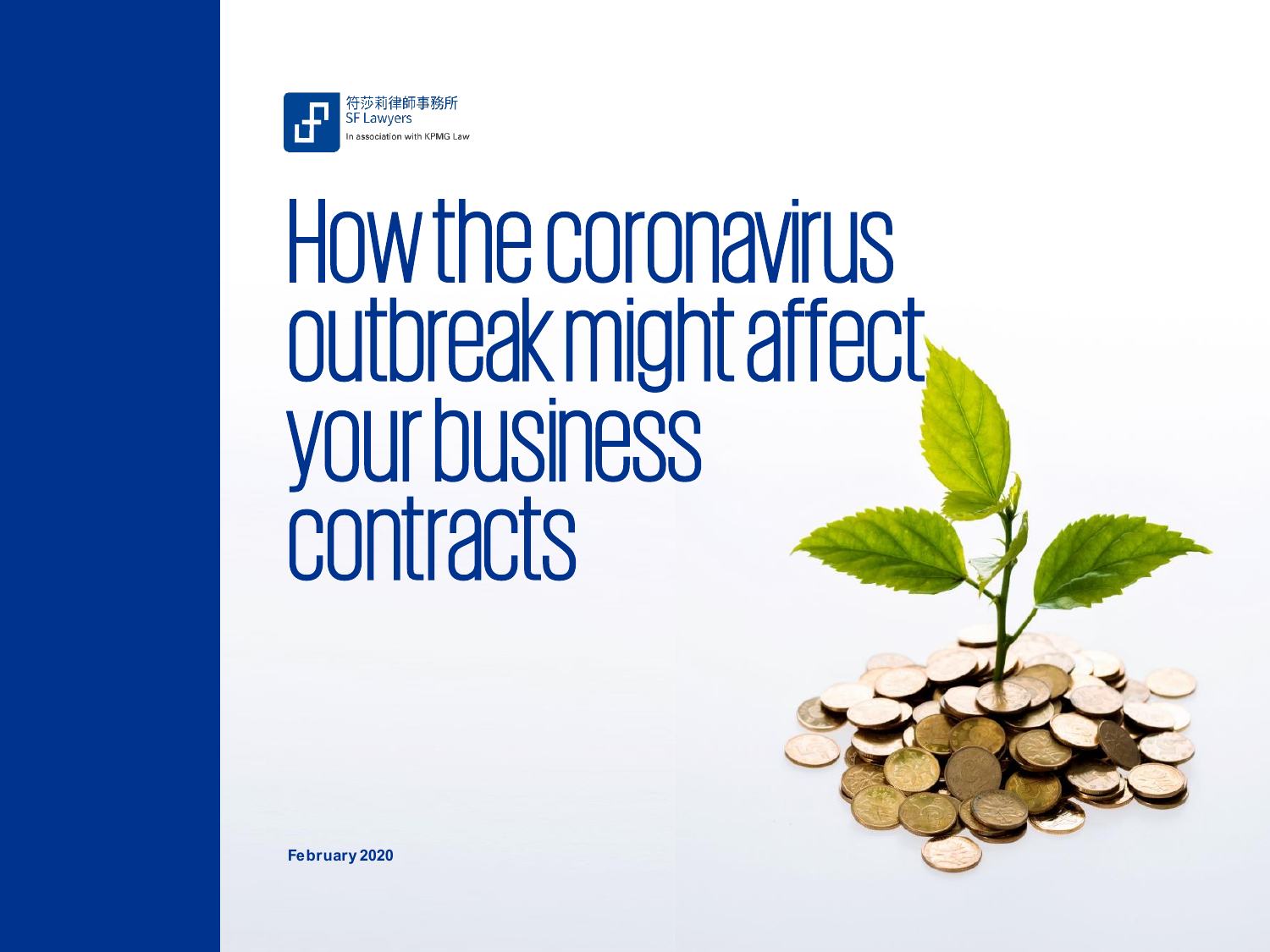### Contracts are the lifeblood of businesses



Contracts are a key part of doing business, as they set out expectations and govern relationships between business partners.

The rapid outbreak of the novel coronavirus is becoming a significant business challenge. Some businesses are finding it difficult to perform their contractual obligations despite their best intentions. Industries that may be particularly affected include events, tourism, manufacturing, logistics, retail and F&B. Your business may now be facing similar difficult questions in terms of how to comply with its contracts and dealing with business partners who are unable to perform.

In this pack, we will discuss some of the most common issues that businesses are encountering right now. Our aim is to support businesses to comply with their obligations, and to make legally responsible decisions.

Our team of experts in corporate and commercial laws has extensive experience in assisting businesses in the greater China region, and will be ready to assist you anytime. We hope that this pack provides you with helpful support during these turbulent times.

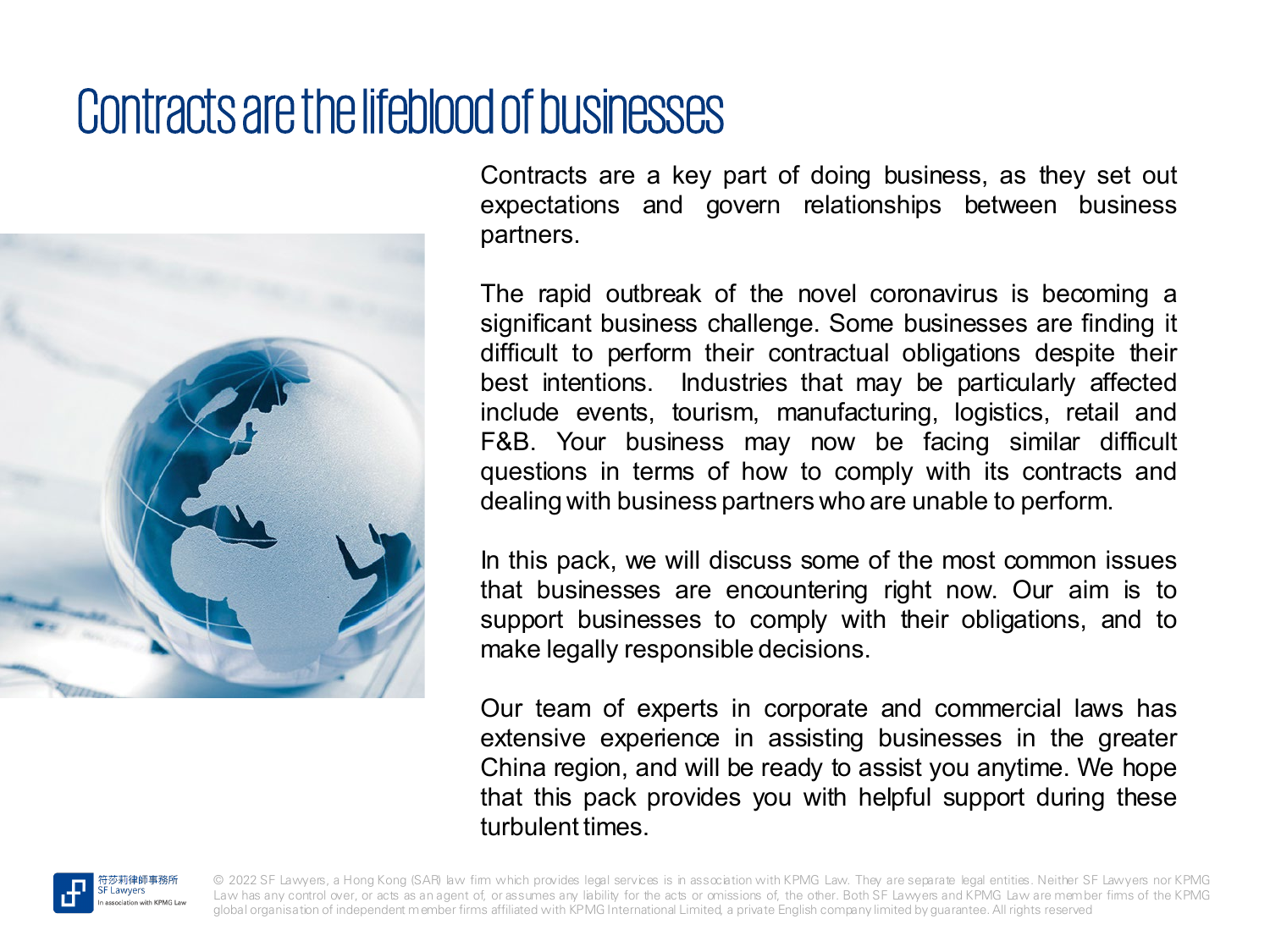### Common contractual issues facing businesses in challenging times



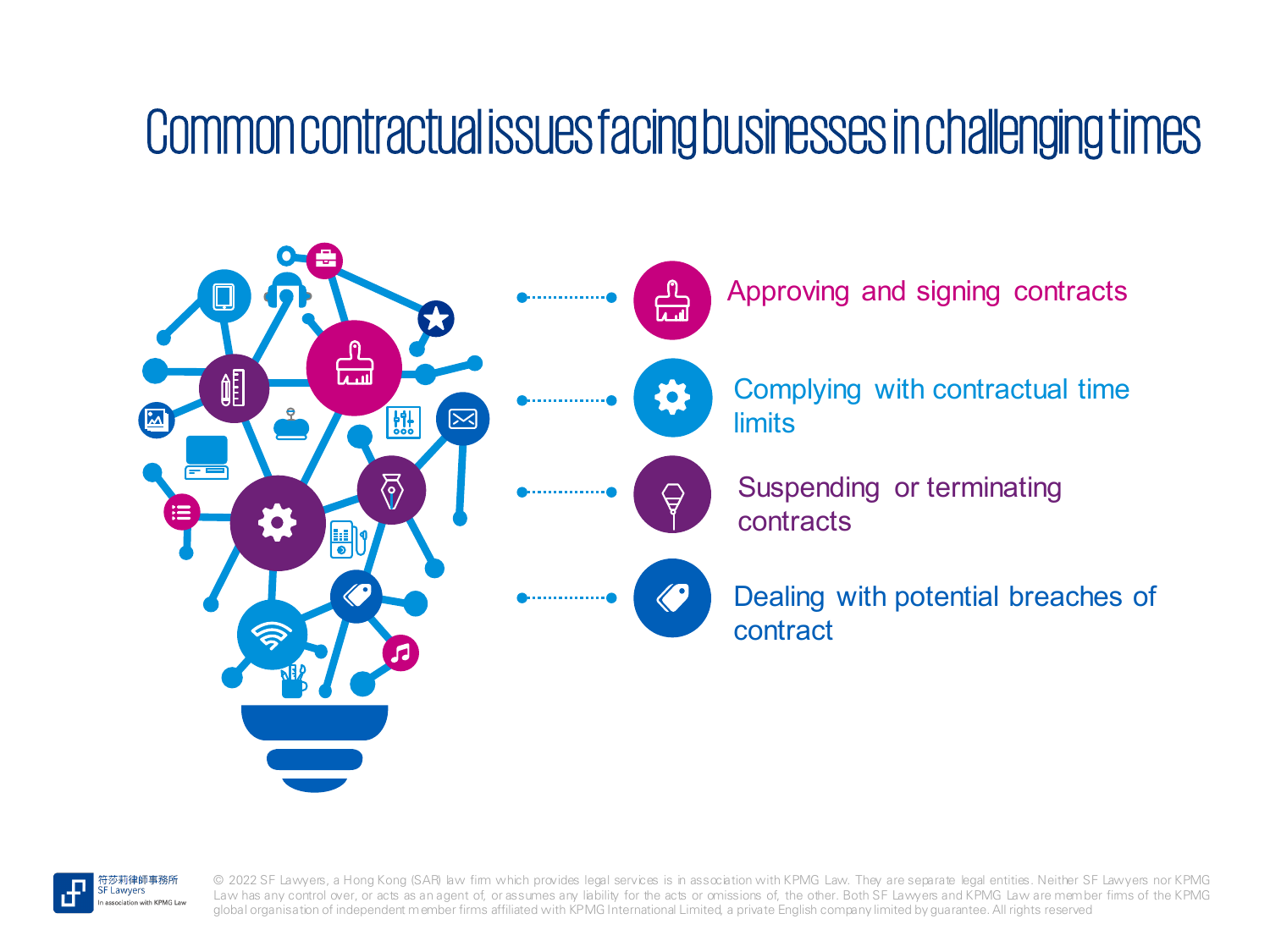### Approving and signing contracts

*Regardless of how challenging the environment may be, businesses will do their best to run as smoothly* as they can, both in terms of external and internal matters. For example, they may need to sign contracts urgently, but their business partner may be unable or unwilling to arrange a face to face meeting to sign. *More significant contracts will often also require approval from a company's board of directors (and sometimes even shareholders), but nowadays frequent travel is a norm, and given travel restrictions during virus outbreaks it may not be possible to have everyone physically present at the same time.*

#### **Legal Considerations**

- 1. Hong Kong law has a flexible approach to contract formation. Generally speaking, you can discuss with your business partner on what type of electronic or digital signature works for you. What is most important is that the parties are able to show proof that they have mutually agreed to be legally bound by a contract.
- 2. This approach applies to general commercial contracts, however there are certain exceptions for important documents that still require handwritten signatures under Hong Kong law, for instance testamentary documents, certain trust documents, documents about land and property transactions, and powers of attorney.
- 3. As for board or shareholder meetings, first examine your company's articles of association (its constitution) carefully. This document sets out rules on how your company should be run. Generally speaking, subject to those articles of association, you may host meetings virtually via telephone or videoconference, or you may also pass a written resolution instead of holding a meeting. In all cases, businesses must follow proper procedures under Hong Kong laws and your company's articles of association.



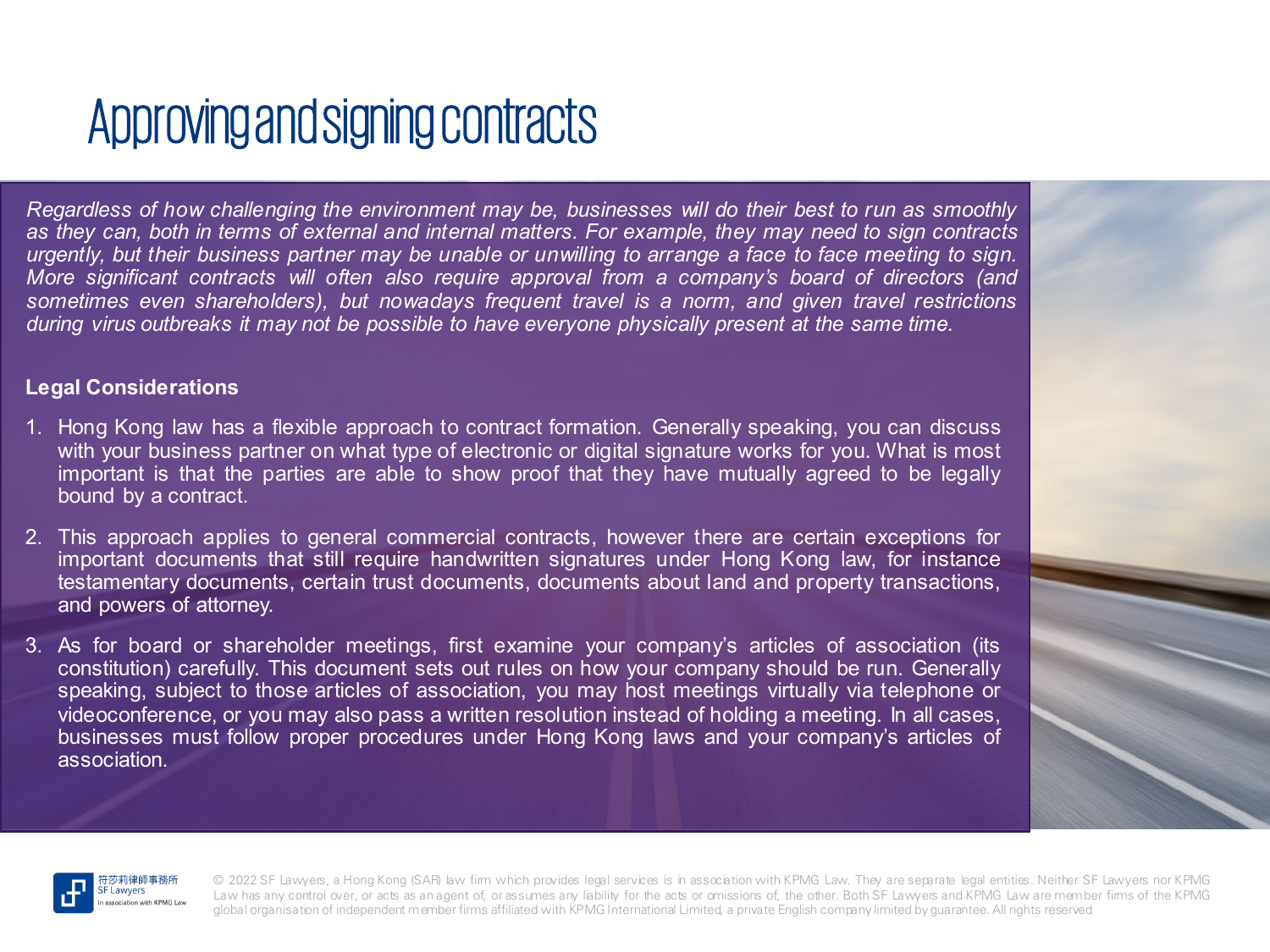# Complying with contractual time limits

*Many commercial contracts contain requirements about time, such as for the service of notices, for payment terms, for termination, for the exercise of option periods, or for time extensions. How are those time periods affected by the coronavirus outbreak or other major events?*

#### **Legal Considerations**

- 1. Many contracts use the concept of "Business Days" to count the amount of time that you have to fulfil certain obligations. You should review the definition of "Business Days" and all the places in the contract where this term is used, and consider whether you can still meet those time limits.
- 2. The PRC central government has extended the Chinese New Year public holidays until 2 February 2020. Certain local authorities have also declared additional extensions of the holiday period until at least 9 February 2020. Therefore, if part or all of your contract involves performance in mainland China, it is possible that these extended public holiday periods may not constitute "Business Days". This will in turn affect key parts of your contract such as the notice period, payment terms and performance period.
- 3. In all cases, the precise effect will depend on the specific wording of your contract and where exactly the contract needs to be performed.
- 4. Finally, where there may be uncertainty from a contractual perspective, it is recommended to engage in discussions with contracting parties – recognising the importance of longer-term relationships and the reality of the challenges faced by many businesses in the current environment.

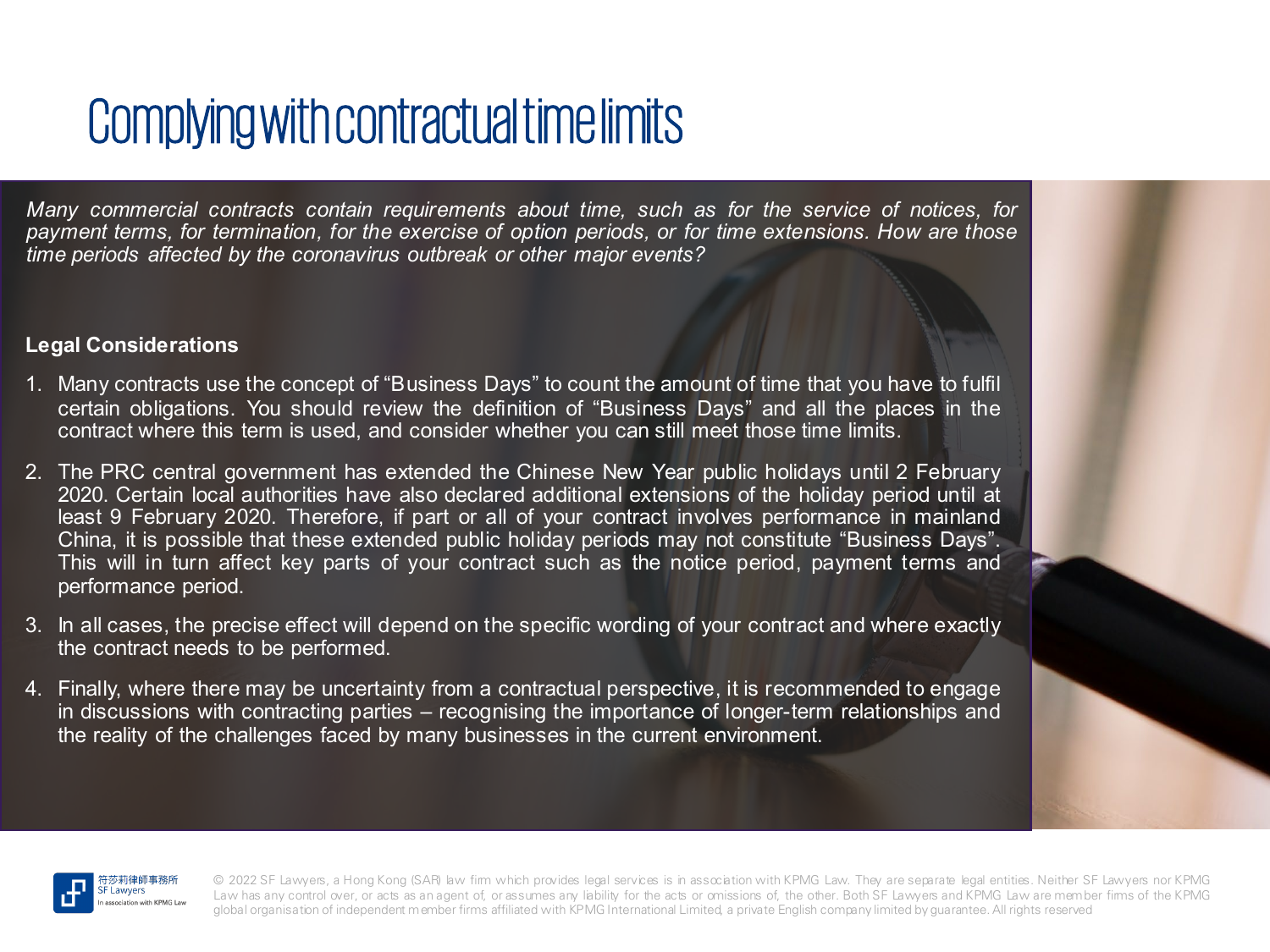# Suspending or terminating contracts

*Virus outbreaks and other major events may disrupt supply chains, trigger cancellations and generally dampen the economic mood for investment and spending. Businesses under financial pressure may face challenges when trying to uphold their contracts. If they determine that continued performance is not possible, they may try to look for ways to suspend or terminate their obligations.*

#### **Legal Considerations**

- 1. Most contracts, for example those for the supply of goods or services, will contain a "force majeure" clause. There is no universal definition for force majeure, so it is important to check the clause carefully to see if it specifically covers your situation. Generally speaking, "force majeure" refers to an extreme event beyond the parties' reasonable control that delays or prevents performance of the contract. This clause may have different effects depending on how it is worded, and may for example allow the parties not to perform certain contractual obligations while the event is taking place, or may allow you to terminate the contract. Common situations that may be covered include epidemics, government actions, strikes, and natural disasters. Based on the specific wording of your contract, it is possible that the coronavirus outbreak may be interpreted as a "force majeure" event.
- 2. Businesses in mainland China may in certain cases be able to apply for a certificate from local authorities (e.g. The China Council for the Promotion of International Trade) as further proof of "force majeure".
- 3. Apart from "force majeure", a contract may also set out certain grounds for termination. If there is an option in the contract to terminate without giving a reason, then often the parties will just need to give sufficient prior written notice in accordance with the contract.
- 4. In all cases, you are recommended to assess the impact of suspending or ceasing performance of the contract on your business, and also explore options with the other party before you use the "force majeure" clause or otherwise terminate the contract.

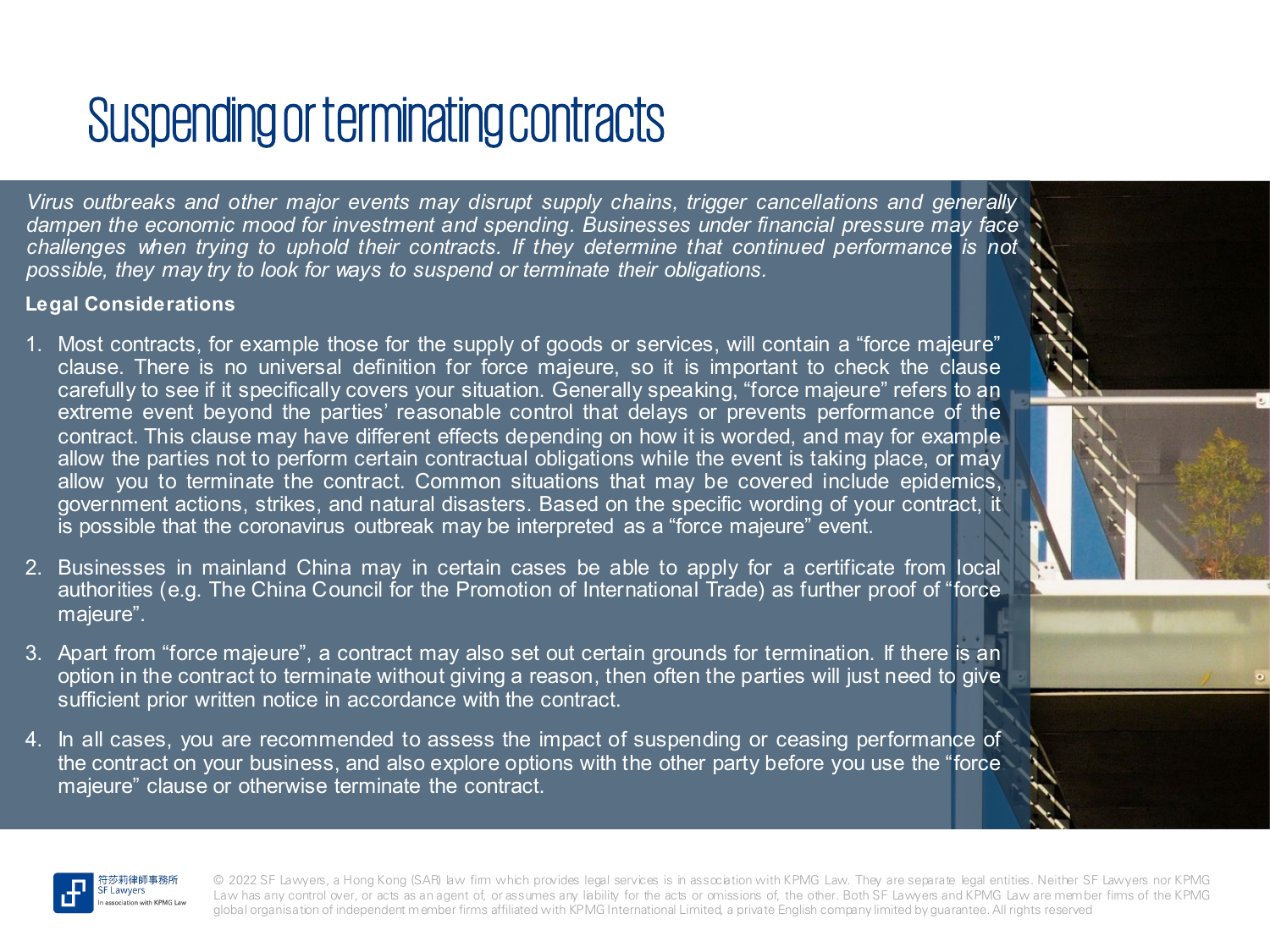# Dealing with potential breaches of contract

*Despite the best intentions of business partners, it is possible that businesses will fail to meet their* obligations under a contract and therefore technically be in breach. This is not an ideal situation for either party, however it is important to remain proactive and practical in finding a way out, and not necessarily *resort to legal remedies immediately.*

#### **Legal Considerations**

- 1. If you believe you may not be able to perform a contract due to the coronavirus outbreak, you should consider when it is realistically likely that you can resume being in compliance. Review the contract to assess the impact on you due to your non-performance. Communicate early with the other party on a good faith basis in an attempt to resolve the situation.
- 2. If your business partner is the one who may breach a contract, you should review the contract carefully to evaluate available options, and take all reasonable steps to mitigate your losses as far as possible. Consider whether failure of this contract may in turn affect your own performance under your other contracts, in which case you should also take the actions in paragraph 1 above.
- 3. In any case, you should document in writing all the circumstances leading up to the current situation. If both parties still want the contract to proceed, there are other options that could be explored through good faith negotiations, for example time extensions, contractual amendments, or waivers of certain obligations. If you reach agreement on the way forward, do get it in writing.
- 4. If you can get results through a good faith negotiation, this is preferable to a formal dispute resolution process. It is important to preserve long-term business relationships and recognise that all businesses are facing difficulty in this environment. That said, if there are signs that the relationship is breaking down, consider whether you need professional advice about your legal rights to better inform your discussions with business partners.

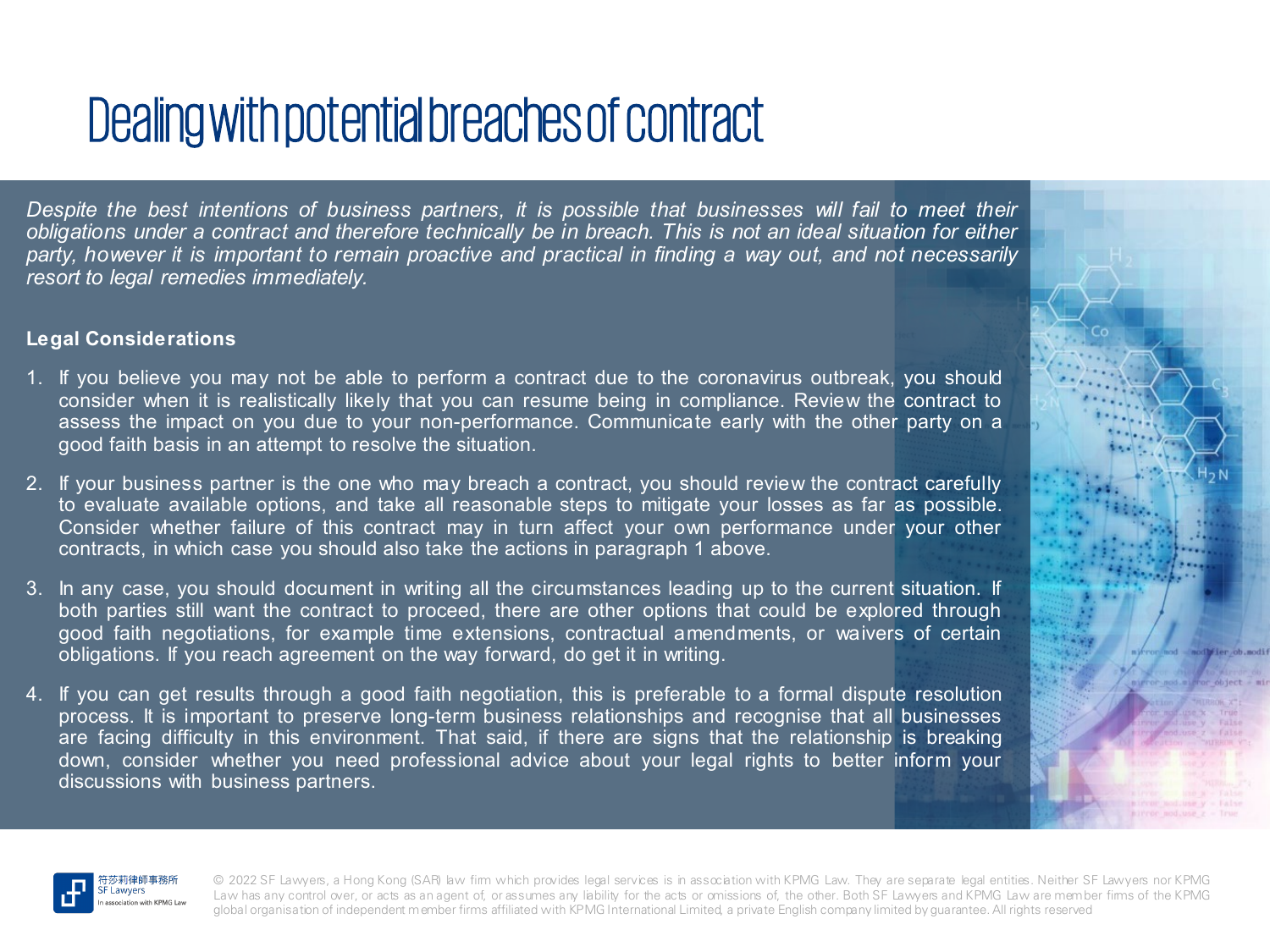## Contact Us



**Shirley Fu** Partner, M&A and Corporate [shirley.fu@kpmglegal.com.cn](mailto:shirley.fu@kpmglegal.com.cn)

**SF Lawyers In Association with KPMG Law** 1125-1127 Prince's Building 10 Chater Road Central, Hong Kong



**David Murray** Partner, Data Privacy [david.murray@kpmglegal.com.cn](mailto:ac.ma@kpmglegal.com.cn)

**SF Lawyers In Association with KPMG Law** 1125-1127 Prince's Building 10 Chater Road Central, Hong Kong



**Leo Tian** Partner, M&A and Corporate [leo.tian@kpmglegal.com.cn](mailto:leo.tian@kpmglegal.com.cn)

**SF Lawyers In Association with KPMG Law** 1125-1127 Prince's Building 10 Chater Road Central, Hong Kong